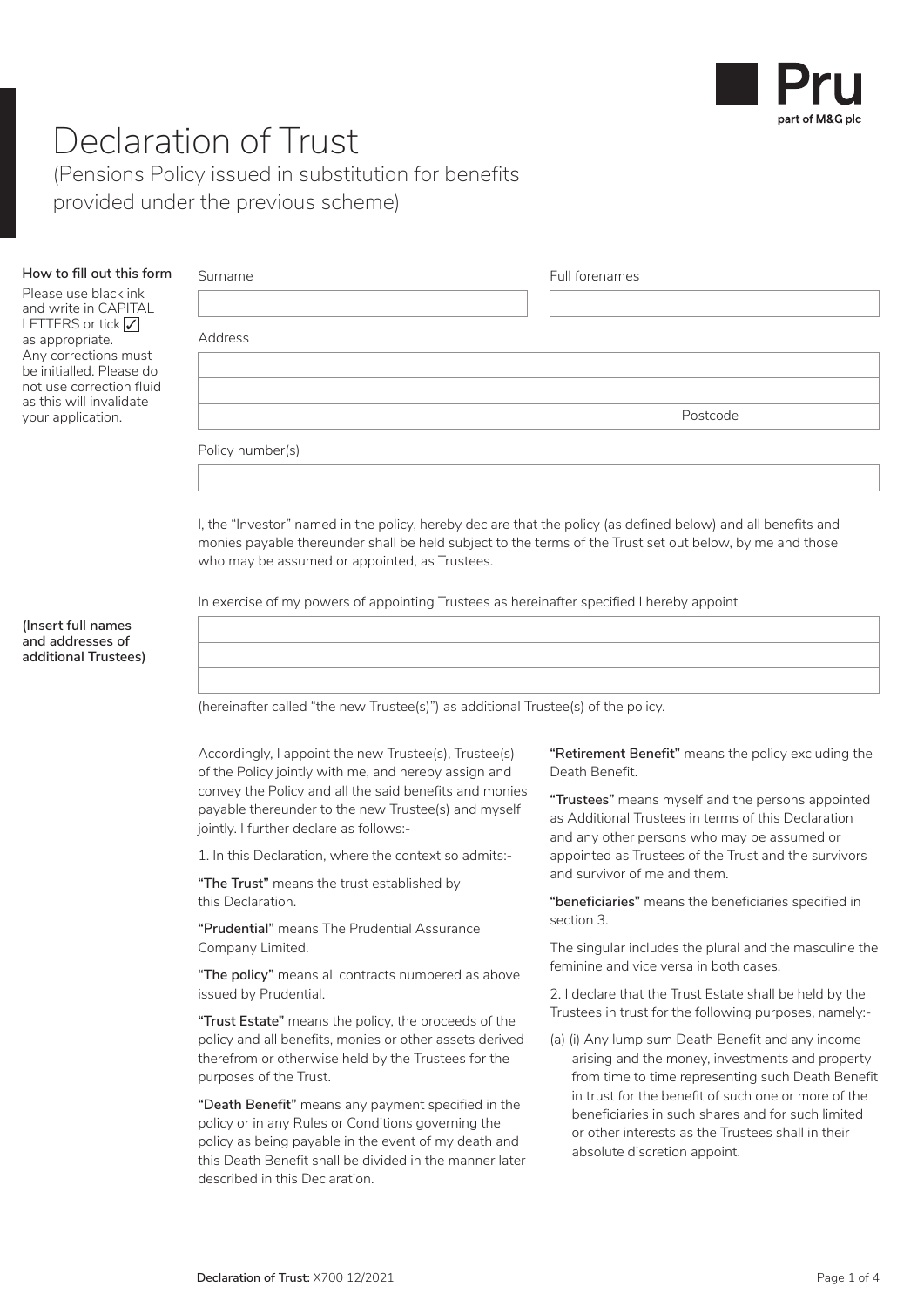- (ii) Any appointment must be made in writing and may be revocable or irrevocable but no appointment may be made or revoked on or after the second anniversary of my death.
- (b) The Retirement Benefit shall be held in trust for my absolute benefit but, if I shall have elected that part of the annuity or pension be altered to a Dependant's Annuity or Pension, then that part of the annuity or pension payable during the lifetime of the Dependant after my death shall be held in trust for the absolute benefit of that Dependant.
- (c) Where it would otherwise be applicable, Section 31 of the Trustee Act 1925 shall not apply to the Trust and any income accruing in the hands of the Trustees, whether before or after my death, is to be paid to or applied for the benefit of the beneficiaries in the shares in which they are entitled.

3. For the purposes of this Declaration, "beneficiaries" means:-

- (a) Any spouse, civil partner or former spouse or civil partner.
- (b) Any child, grandchild or remoter issue of mine.
- (c) Any brother, sister or parent of mine.
- (d) Any spouse, civil partner or former spouse or civil partner of any beneficiary within (b) or (c).
- (e) Any person with whom I shall, at any time, have been in partnership as defined by the Partnership Act 1890 (as amended).
- (f) Any person who shall, at any time, have been a co-director with me in any company.
- (g) Any of the following named persons, body (corporate or otherwise), or the Trustees of the following named Trust.
- (h) Any other person or persons other than myself who shall be nominated in writing to the Trustees by me as a beneficiary or beneficiaries.

**Insert full name and address of any possible future beneficiary who is not included in (a) to (f)** 

> 4. The Trustees shall have all powers, privileges and immunities conferred by statute or common law on gratuitous Trustees and in addition and without prejudice to the generality of the foregoing shall have the following specific powers:

A. As to any lump sum Death Benefit

- (i) Power to lend out or invest the whole or any part of that Death Benefit in or upon the security of such investments or property of whatever nature and wheresoever situated and whether income producing assets or non-income producing assets (including policies of life assurance and life assurance investment bonds) as the Trustees shall in their absolute discretion think fit as if they were the absolute owners thereof.
- (ii) Power to pay or apply the whole or such part as the Trustees shall think fit of the capital or income of that Death Benefit for or towards the advancement, maintenance, education or benefit of any of the beneficiaries, to the extent of the prospective share at that time of that beneficiary, on such terms and conditions as the Trustees shall in their absolute discretion think fit, and any of the beneficiaries who may by virtue of exercise of this power receive any portion of the Death Benefit in excess of the share to which he may ultimately be found entitled shall not be bound to make repayment of such excess and the shares of the other beneficiaries shall be restricted accordingly.
- (iii) Power to pay and make over, in whole or in part, any funds due to any beneficiary under 18 years of age or any advances of capital granted in terms of power (ii) hereof on account of such beneficiary to his legal guardian for the time being or, in the Trustees' sole discretion, to any person or persons de facto acting or willing to act as such, whether legally holding or entitled to that office or not, for the benefit of such beneficiary, the receipt of such guardian or other person or persons as aforesaid being a sufficient discharge to the Trustees.
- B. Power to appoint one of their own number or other suitably qualified person or persons to advise on the administration of the Trust and to pay such reasonable remuneration for services rendered as the Trustees shall in their absolute discretion think fit.

Prudential shall not be in any way accountable for the exercise of any of the foregoing powers or the application of the monies at any time comprised in the Trust Estate.

5. While and so long as I am alive and capable of acting, the power of appointing new Trustees shall rest solely with me. The power of removing Trustees shall rest solely with me provided that at all times there remains at least one Trustee other than myself.

6. The Trust shall be governed by the Law of Scotland/England and Wales/Northern Ireland\*.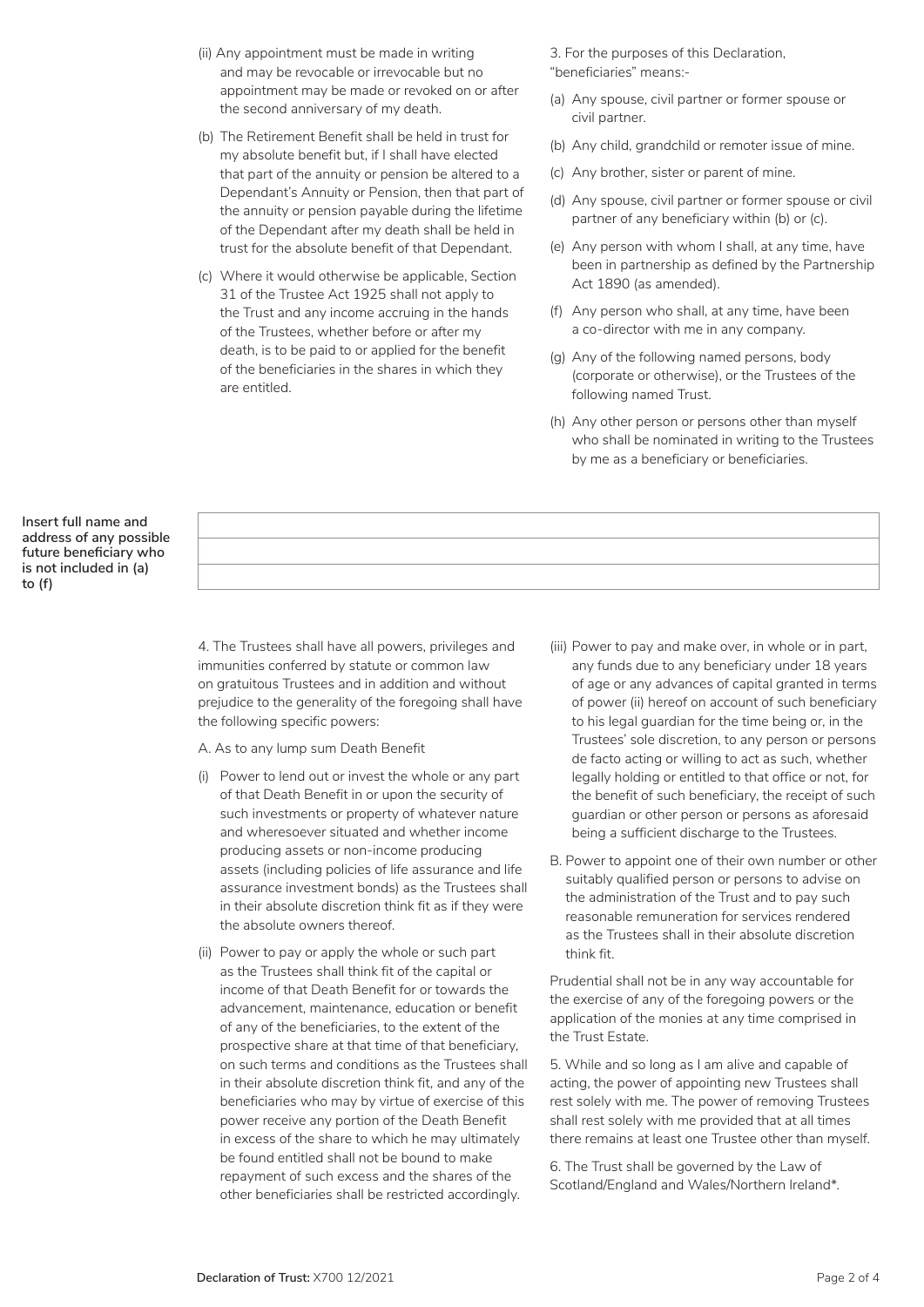**In and as witness** whereof these presents, being the Declaration of Trust, on this and the two preceding pages have been executed and entered into

| At $($ T<br>(Town) | Date |                  |             |  |  |  |  |  |
|--------------------|------|------------------|-------------|--|--|--|--|--|
|                    |      | $\sim$<br>$\sim$ | -<br>$\sim$ |  |  |  |  |  |
|                    |      |                  |             |  |  |  |  |  |

Signed and delivered as a Deed in the presence of:

Investor's signature Microsoft Charles and Witness' address

| Witness' signature   |  |  |
|----------------------|--|--|
|                      |  |  |
|                      |  |  |
|                      |  |  |
|                      |  |  |
| (Witness' full name) |  |  |
|                      |  |  |

Witness' occupation

## **To be signed by the new Trustees**

We, the undersigned, hereby accept office as additional Trustees and we acknowledge that intimation has been given to us of the Trust constituted above:

| At (Town)                | Date                            |
|--------------------------|---------------------------------|
|                          | M<br>$\mathbb M$<br>Y<br>D<br>D |
| Signature of New Trustee | Signature of New Trustee        |
| Witness' signature       | Witness' signature              |
| Witness' full name       | Witness' full name              |
| Witness' address         | Witness' address                |
| Witness' occupation      | Witness' occupation             |

*(\* Delete in accordance with the notes on completion, overleaf, before signatures are added)*